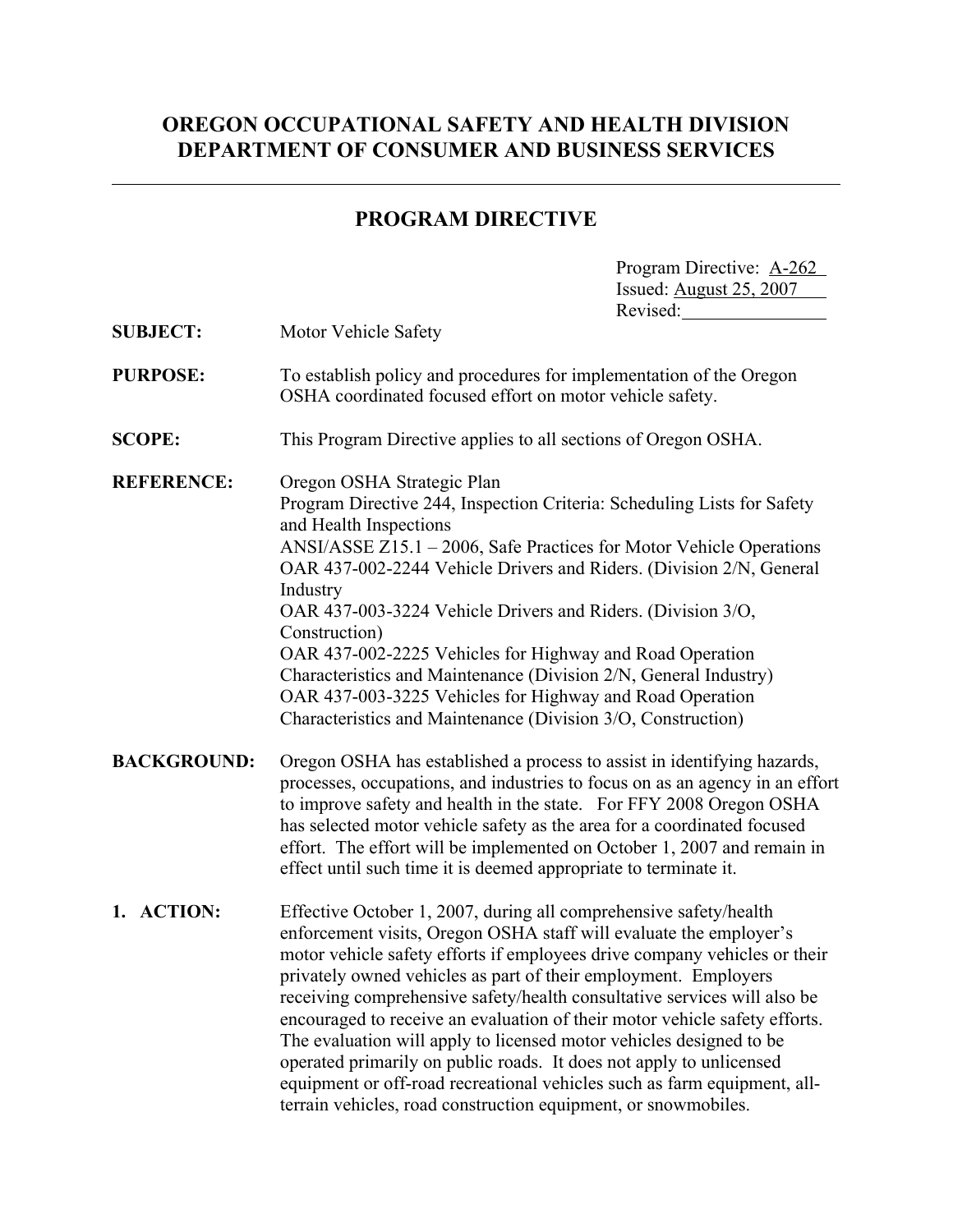- **2. PROCEDURE:** If the employees are using licensed motor vehicles during work time the employer's motor vehicle safety efforts will be evaluated using the following guidelines and existing OR-OSHA rules.
	- a. **Motor Vehicle Evaluation Form.** During the inspection or consultation the Compliance Officer or Consultant will use the Motor Vehicle Evaluation Form in Appendix A to gather information from the employer on employee use of licensed motor vehicles, current motor vehicle safety policies and procedures, and recent vehicle incidents. The information collected on the form will be input into a database and used to identify trends and gauge the effectiveness of the program. Employer-specific information gathered during a consultation will only be available to Consultative Services staff and the Information Management Division. It will remain confidential from enforcement staff.
	- b. **Vehicle Safety Policy.** Oregon OSHA does not have a rule requiring an employer to have a vehicle safety policy, but it is recommended that they have a verbal or written policy if employees are using licensed motor vehicles during work time. The vehicle safety policy can be a stand-alone document or integrated into the employer's overall safety and health policy. The policy should include the following elements:

(1) Statement of management's concern for the safety and health of drivers.

- (2) Driver recruitment, selection, and assessment.
- (3) Safety rules when operating vehicles.
- (4) Orientation and training of drivers.
- (5) Reporting of incidents and accidents.
- (6) Inspection and maintenance of vehicles.
- c. **Vehicle Operation.** Drivers should comply with all aspects of the employer's vehicle safety program, as well as obey applicable local, state and federal laws and regulations as they relate to vehicle operations.
	- (1) Occupant Restraints. Drivers and all passengers must use occupant restraints as required by ORS 811.210.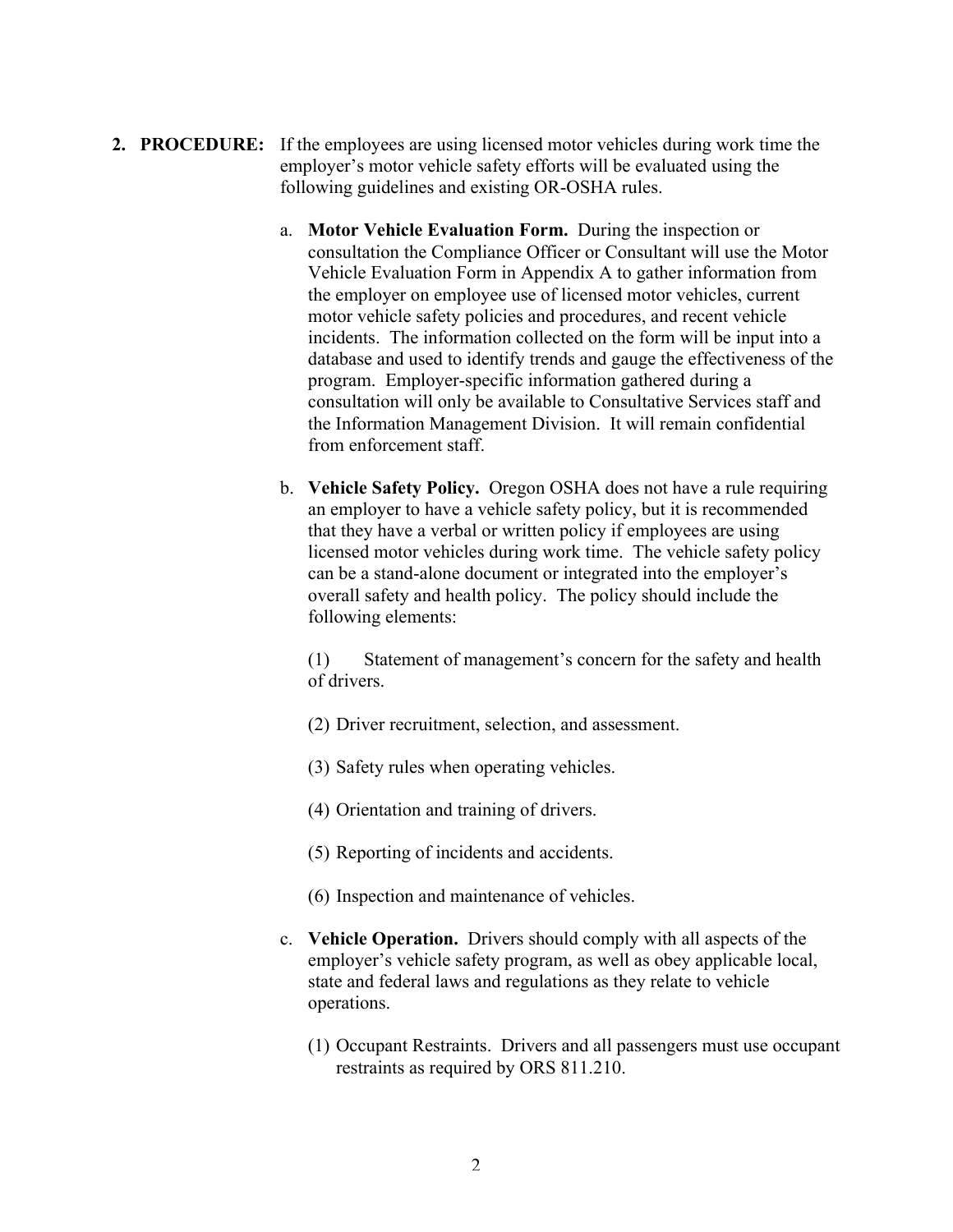- (2) Impaired Driving. The employer must not allow the operation of any motor vehicle by an impaired driver. Operating a vehicle while impaired greatly increases the risk of a collision. A driver could be impaired from alcohol, drugs (including prescription medications, and non-prescription products) and other conditions (e.g. fatigue, medical condition, emotional states).
- (3) Distracted Driving. Employers should have a policy regarding potential distractions while driving. The policy should address cell phone use, eating or drinking, grooming, smoking, reading, and use of technology (e.g., GPS systems and computers).
- (4) Aggressive Driving. Aggressive driving is unsafe and in most cases a violation of local, state, or federal driving laws and regulations. It can include: speeding, tailgating, failure to signal a lane change, running red lights and stop signs, weaving in traffic, yelling, making obscene gestures, and excessive horn use.
- d. **Driver Qualification and Training.** Before allowing an employee to operate a motor vehicle on the job the employer should verify their qualifications and provide training on rules, requirements and policies unique to the place of employment.
	- (1) The job description for each job that requires driving should include the type of driver license required for the position. The employer should also evaluate the driver's ability to perform the driving tasks required to perform the job.
	- (2) The employer should establish a program for checking the driving history of new employees and periodically reviewing each driver's state motor vehicle record, to assure that the driver remains qualified.

When evaluating state motor vehicle records the employer should consider:

- Number of moving violations
- The severity of moving violations
- Prior license suspension
- Previous crashes or incidents
- History of DUI/DWI

The employer's policy should include what would disqualify an employee from driving.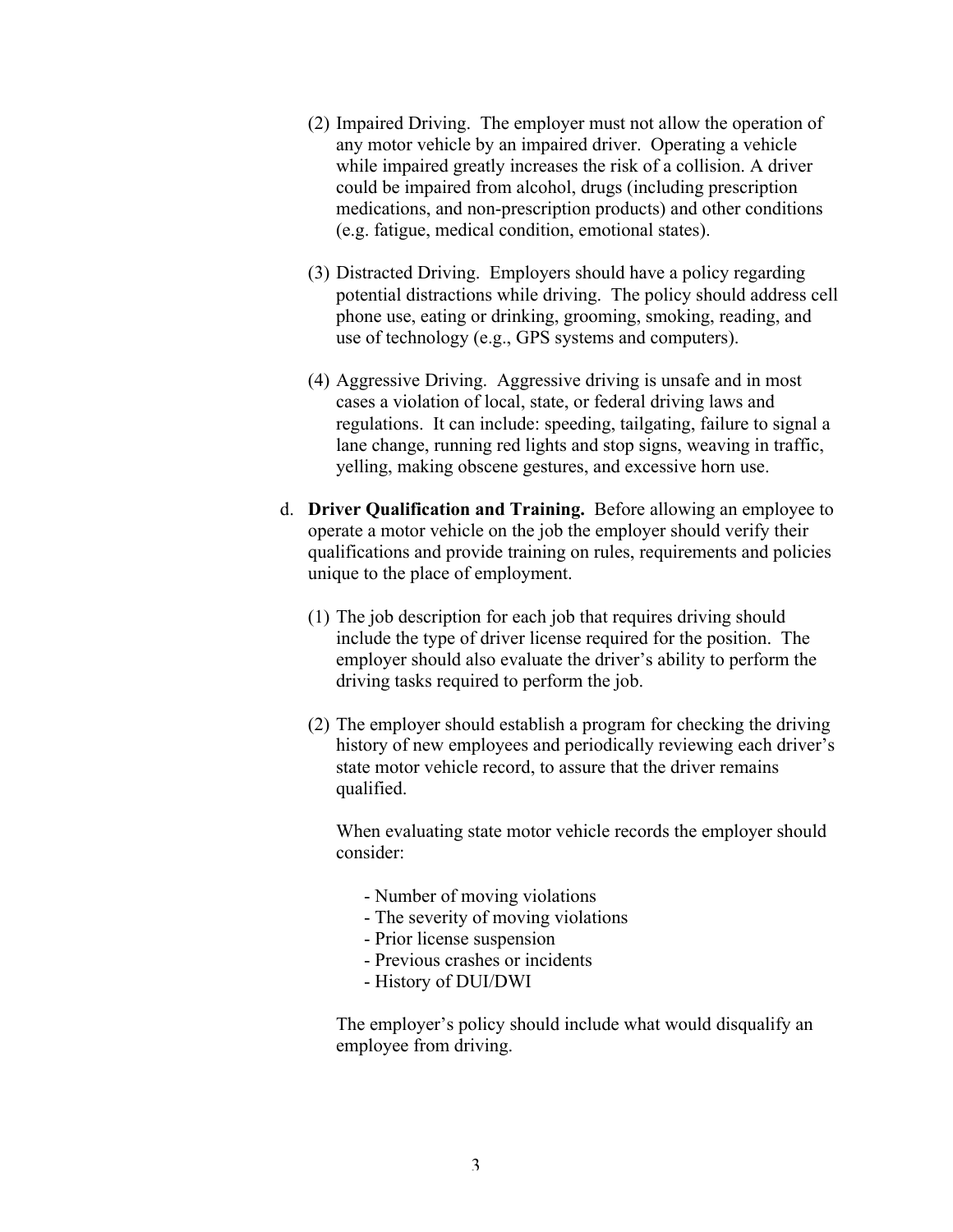- (3) Does the employer have a driver training program? The training program should address requirements for new drivers, continuing education of existing drivers, and instances where remedial training is required. The training could be provided with internal resources or by an outside organization.
- (4) Documentation of the qualifications and driving records of drivers is recommended and should include:
	- A copy of the driver's motor vehicle record
	- Training records
	- A copy of the driver's current driver license

## e. **Vehicle Equipment, Inspection and Maintenance.**

(1) Vehicles should be equipped with appropriate emergency equipment in the event the driver experiences mechanical difficulty, loss or shifting of load, or a crash on the road. The drivers should also be instructed in the correct use and placement of emergency warning devices.

Examples of items to be considered include:

- First aid kit
- Flashlight
- Reflective safety vest
- Space blanket
- Light sticks
- Fire extinguisher
- Tire inflator/sealant
- Reflective triangles/flares
- Cold weather emergency items
- (2) Employers should have a system in place to ensure that vehicles are inspected and serviced on a regular basis. Vehicles should be inspected, at a minimum, in accordance with the vehicle manufacturer's recommendations.

Visual checks should be made by drivers each time a vehicle is to be operated. Visual checks should include: gauges, fuel and fluids, wheels and tires, mirrors and mirror adjustment, windshield wipers, and lights. Safety-related defects must be repaired before the vehicle is placed back in service.

(3) If employees are using personally owned vehicles for work the employer should require them to maintain the same standards for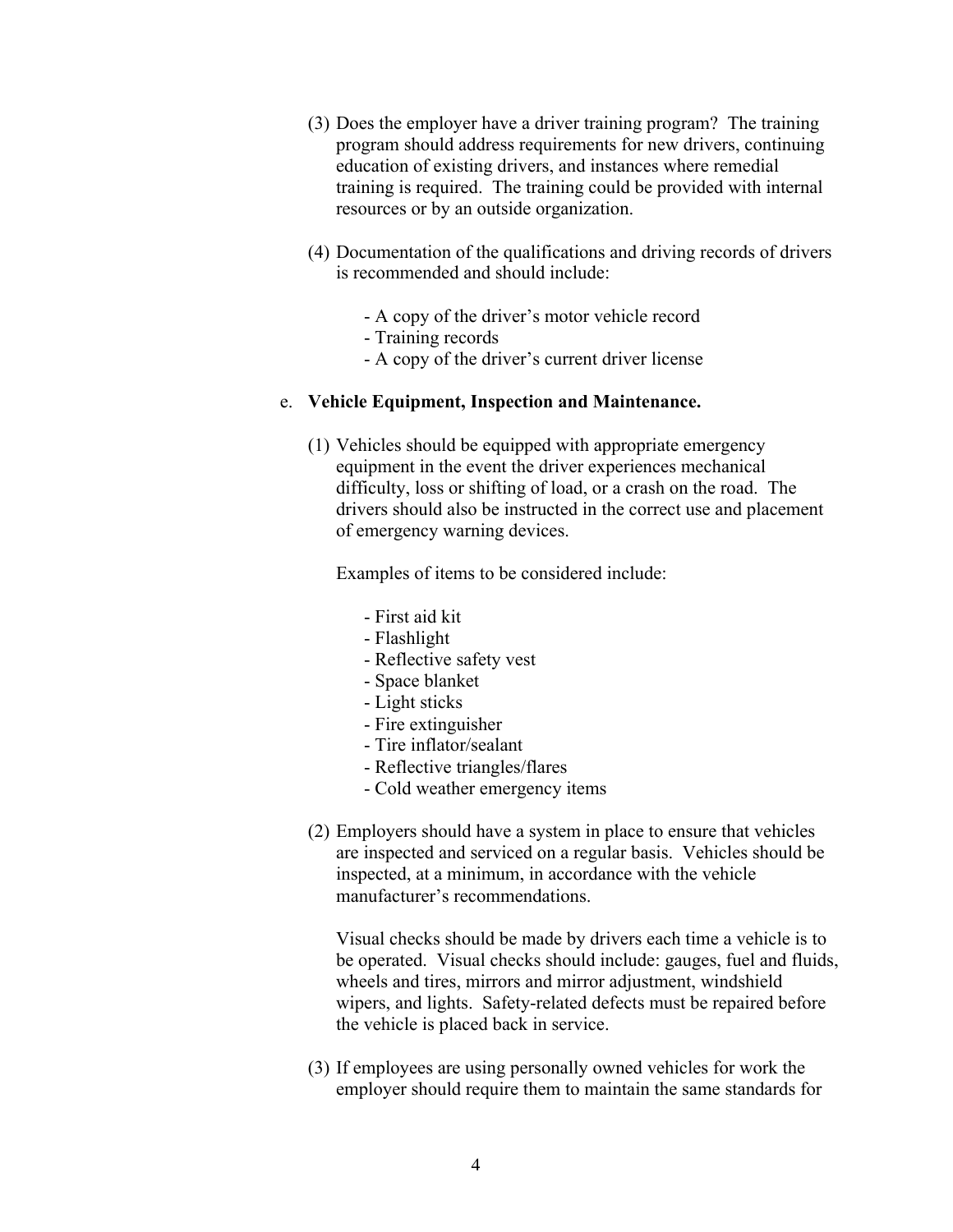equipment, inspection, and maintenance as company-owned vehicles.

**3. IMIS CODING:** On all enforcement inspections that the Compliance Officer evaluates the employers motor vehicle safety policy and procedures the Form OSHA-1, item 42, will be coded with the entry "S 05 VEHICLES".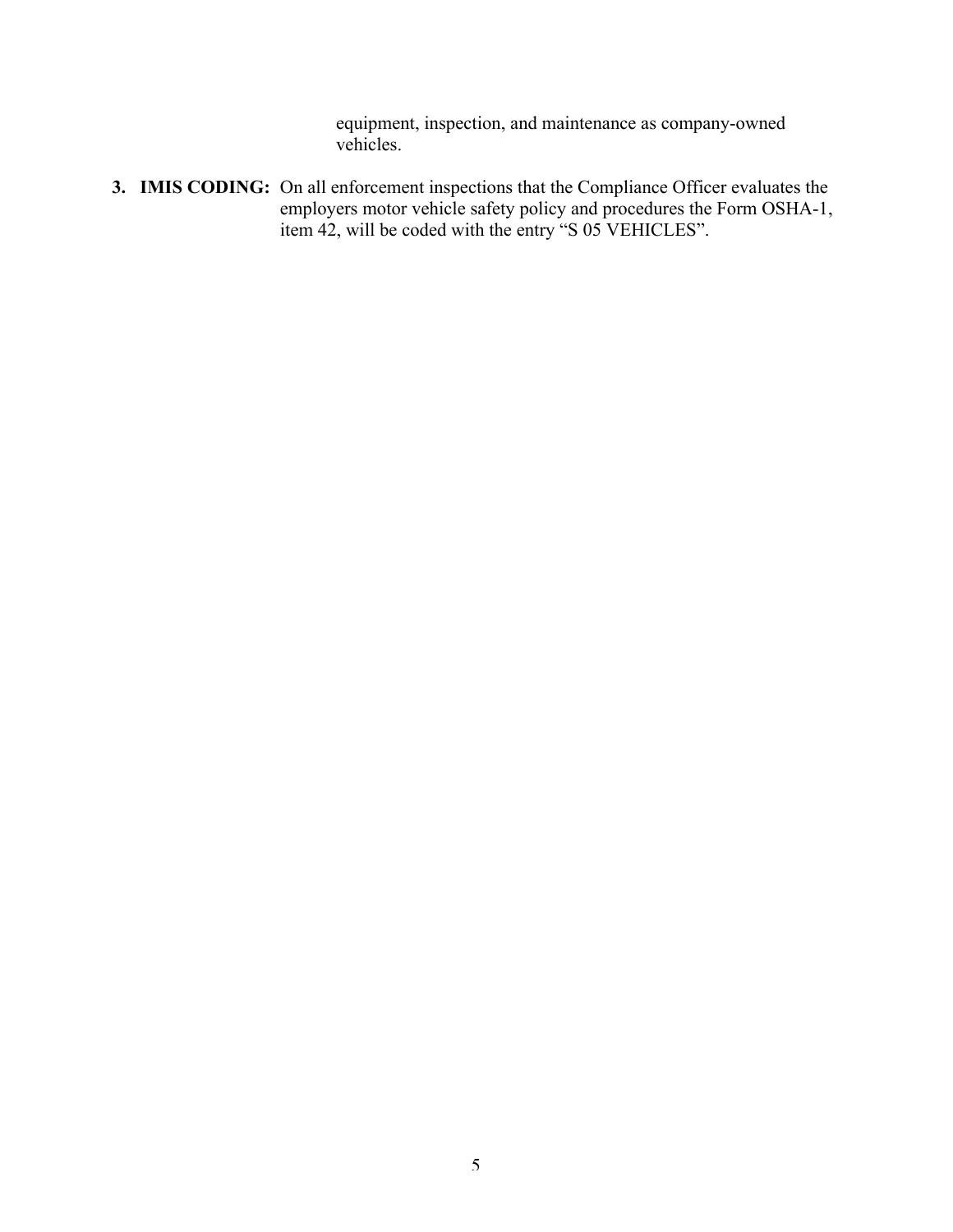**Appendix A**

Oregon<br>OSHA

**Motor Vehicle Evaluation Form**



## Business Related Vehicle Use

|    |                                                                                       |                                                                                |                                                                     | NAICS code ____________Employer ID________________Location ID_____________Survey date (opening conference date): ________ |                 |  |  |  |  |  |
|----|---------------------------------------------------------------------------------------|--------------------------------------------------------------------------------|---------------------------------------------------------------------|---------------------------------------------------------------------------------------------------------------------------|-----------------|--|--|--|--|--|
| 1. |                                                                                       | Do you have employees that drive on the job?                                   |                                                                     |                                                                                                                           |                 |  |  |  |  |  |
|    | ⊔<br><b>No</b>                                                                        |                                                                                |                                                                     |                                                                                                                           |                 |  |  |  |  |  |
|    |                                                                                       | If no, STOP! You do not need to continue.                                      |                                                                     |                                                                                                                           |                 |  |  |  |  |  |
|    | ⊔<br>Yes If yes, how many? __________ Approximate annual miles per person? __________ |                                                                                |                                                                     |                                                                                                                           |                 |  |  |  |  |  |
| 2. |                                                                                       | Do your employees use their personal vehicles for business-related activities? |                                                                     |                                                                                                                           |                 |  |  |  |  |  |
|    | $\Box$<br><b>No</b><br>⊔                                                              |                                                                                |                                                                     |                                                                                                                           |                 |  |  |  |  |  |
|    | Yes If yes, how many employees? ________                                              |                                                                                |                                                                     |                                                                                                                           |                 |  |  |  |  |  |
| 3. |                                                                                       | Does your company have a vehicle/fleet safety policy?                          |                                                                     |                                                                                                                           |                 |  |  |  |  |  |
|    | ❏<br>❏                                                                                | <b>No</b>                                                                      |                                                                     |                                                                                                                           |                 |  |  |  |  |  |
|    | ⊔<br>No                                                                               | Yes If yes, is it in writing?                                                  |                                                                     |                                                                                                                           |                 |  |  |  |  |  |
|    | $\Box$<br>Yes                                                                         |                                                                                |                                                                     |                                                                                                                           |                 |  |  |  |  |  |
|    |                                                                                       | Does the written document outline driver expectations and responsibilities     |                                                                     |                                                                                                                           |                 |  |  |  |  |  |
|    |                                                                                       | (laws, courtesy, etc.)?                                                        |                                                                     |                                                                                                                           |                 |  |  |  |  |  |
|    | ⊔<br>$\Box$                                                                           | <b>No</b><br>Yes                                                               |                                                                     |                                                                                                                           |                 |  |  |  |  |  |
|    |                                                                                       |                                                                                |                                                                     |                                                                                                                           |                 |  |  |  |  |  |
| 4. | ப                                                                                     |                                                                                |                                                                     | Upon initial hire, do you verify your employees have a valid driver's license to operate a vehicle?                       |                 |  |  |  |  |  |
|    | <b>No</b><br>❏<br>Yes                                                                 |                                                                                |                                                                     |                                                                                                                           |                 |  |  |  |  |  |
| 5. |                                                                                       |                                                                                |                                                                     |                                                                                                                           | <b>Comments</b> |  |  |  |  |  |
|    |                                                                                       | their qualifications to drive have been maintained?                            | Do you periodically check your employees' driving history to ensure |                                                                                                                           |                 |  |  |  |  |  |
|    | $\Box$<br><b>No</b>                                                                   |                                                                                |                                                                     |                                                                                                                           |                 |  |  |  |  |  |
|    | ⊔<br>Yes                                                                              |                                                                                |                                                                     |                                                                                                                           |                 |  |  |  |  |  |
|    |                                                                                       | Have you ever identified a problem with an employee's                          |                                                                     |                                                                                                                           |                 |  |  |  |  |  |
|    | $\Box$ No                                                                             | driving as a result of these checks?<br>Yes<br>⊔                               |                                                                     |                                                                                                                           |                 |  |  |  |  |  |
|    | $\bullet$                                                                             |                                                                                | If yes, what action was taken to correct the problem?               |                                                                                                                           |                 |  |  |  |  |  |
|    | ⊔                                                                                     | Driver safety training for the employee                                        |                                                                     |                                                                                                                           |                 |  |  |  |  |  |
|    |                                                                                       | Employee no longer able to drive on the job                                    |                                                                     |                                                                                                                           |                 |  |  |  |  |  |
|    | Other                                                                                 |                                                                                |                                                                     |                                                                                                                           |                 |  |  |  |  |  |
|    | None                                                                                  |                                                                                |                                                                     |                                                                                                                           |                 |  |  |  |  |  |
| 6. |                                                                                       | to drive as a part of their job duties?                                        | Do you have a training program for employees who are required       |                                                                                                                           |                 |  |  |  |  |  |
|    | ⊔<br>No                                                                               |                                                                                |                                                                     |                                                                                                                           |                 |  |  |  |  |  |
|    |                                                                                       |                                                                                | Yes If yes, how often do you provide the training?                  |                                                                                                                           |                 |  |  |  |  |  |
|    | ⊔                                                                                     | (Check all that apply)                                                         |                                                                     |                                                                                                                           |                 |  |  |  |  |  |
|    |                                                                                       | Once upon hire<br>Once a year                                                  |                                                                     |                                                                                                                           |                 |  |  |  |  |  |
|    |                                                                                       | Once every 2-5 years                                                           |                                                                     |                                                                                                                           |                 |  |  |  |  |  |
|    | ⊔                                                                                     | Once every 6+ years                                                            |                                                                     |                                                                                                                           |                 |  |  |  |  |  |
|    | ப                                                                                     | After an accident/infraction                                                   |                                                                     |                                                                                                                           |                 |  |  |  |  |  |
| 7. |                                                                                       | Do you have a vehicle maintenance program?                                     |                                                                     |                                                                                                                           |                 |  |  |  |  |  |
|    | No                                                                                    |                                                                                |                                                                     |                                                                                                                           |                 |  |  |  |  |  |
|    | Yes                                                                                   |                                                                                |                                                                     |                                                                                                                           |                 |  |  |  |  |  |